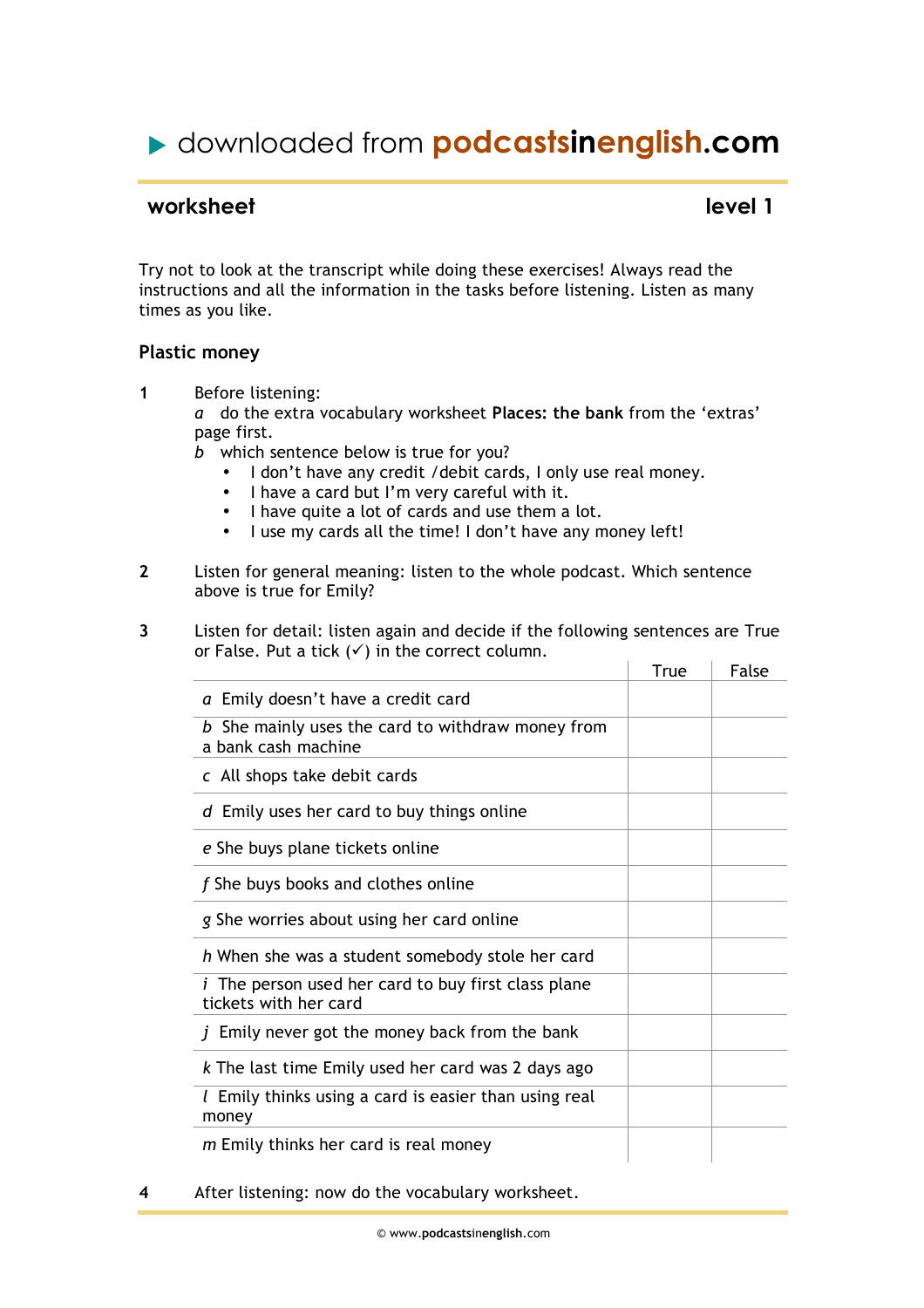# **podcastsinenglish.com**

**5** After listening: writing. Do you think credit / debit cards are a good thing? Or do you think they make too many problems for people? Complete the sentences with your opinion. I have \_\_\_\_ number of credit / debit cards.

\_\_\_\_\_\_\_\_\_\_\_\_\_\_\_\_\_\_\_\_\_\_\_\_\_\_\_\_\_\_\_\_\_\_\_\_\_\_\_\_\_\_\_\_\_\_\_\_\_\_\_\_\_\_\_\_\_\_\_\_\_\_\_\_\_\_\_\_\_\_\_\_\_

\_\_\_\_\_\_\_\_\_\_\_\_\_\_\_\_\_\_\_\_\_\_\_\_\_\_\_\_\_\_\_\_\_\_\_\_\_\_\_\_\_\_\_\_\_\_\_\_\_\_\_\_\_\_\_\_\_\_\_\_\_\_\_\_\_\_\_\_\_\_\_\_\_

I think cards are a good / bad thing because \_\_\_\_\_\_\_\_\_\_\_\_\_\_\_\_\_\_\_\_\_\_\_\_\_\_\_\_\_\_\_\_\_\_

Another reason is \_\_\_\_\_\_\_\_\_\_\_\_\_\_\_\_\_\_\_\_\_\_\_\_\_\_\_\_\_\_\_\_\_\_\_\_\_\_\_\_\_\_\_\_\_\_\_\_\_\_\_\_\_\_\_\_\_\_